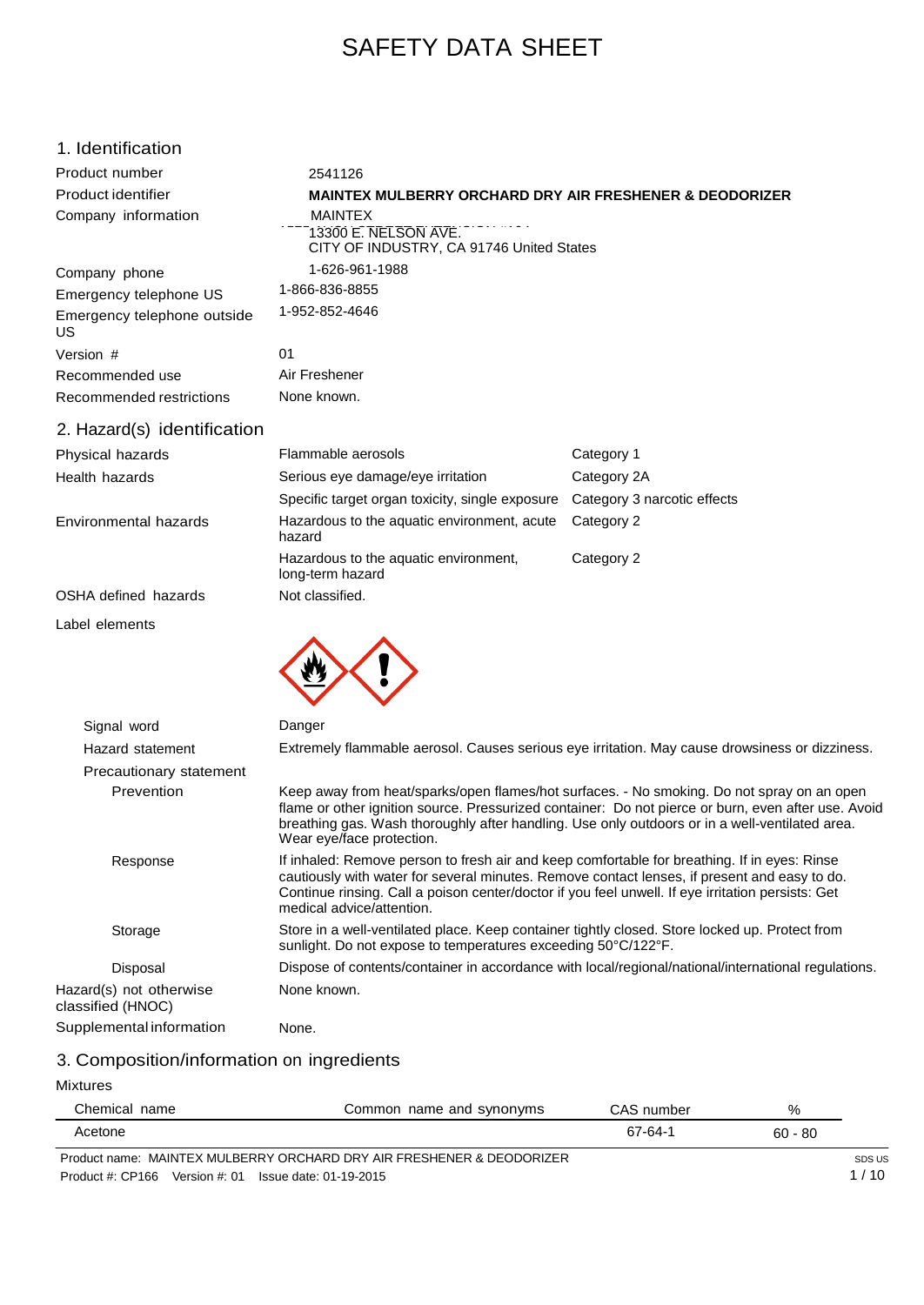| Chemical name                            | Common name and synonyms | CAS number | %         |
|------------------------------------------|--------------------------|------------|-----------|
| <b>Butane</b>                            |                          | $106-97-8$ | $10 - 20$ |
| Propane                                  |                          | 74-98-6    | $10 - 20$ |
| Other components below reportable levels |                          |            | $1 - 2.5$ |

\*Designates that a specific chemical identity and/or percentage of composition has been withheld as a trade secret.

| 4. First-aid measures                                                        |                                                                                                                                                                                                                                                                                                                                                                                                                                                                                                                                                                                                                                                                                                                                                                                                                                               |
|------------------------------------------------------------------------------|-----------------------------------------------------------------------------------------------------------------------------------------------------------------------------------------------------------------------------------------------------------------------------------------------------------------------------------------------------------------------------------------------------------------------------------------------------------------------------------------------------------------------------------------------------------------------------------------------------------------------------------------------------------------------------------------------------------------------------------------------------------------------------------------------------------------------------------------------|
| Inhalation                                                                   | Remove victim to fresh air and keep at rest in a position comfortable for breathing. Call a physician<br>or Poison Control Center immediately. Call a POISON CENTER or doctor/physician if you feel<br>unwell.                                                                                                                                                                                                                                                                                                                                                                                                                                                                                                                                                                                                                                |
| Skin contact                                                                 | Immediately take off all contaminated clothing. Get medical attention if irritation develops or<br>persists.                                                                                                                                                                                                                                                                                                                                                                                                                                                                                                                                                                                                                                                                                                                                  |
| Eye contact                                                                  | Immediately flush eyes with plenty of water for at least 15 minutes. Remove contact lenses, if<br>present and easy to do. Continue rinsing. Get medical attention if irritation develops or persists. If<br>eye irritation persists: Get medical advice/attention.                                                                                                                                                                                                                                                                                                                                                                                                                                                                                                                                                                            |
| Ingestion                                                                    | If material is ingested, immediately contact a poison control center. Have victim rinse mouth<br>thoroughly with water. In the unlikely event of swallowing contact a physician or poison control<br>center. If vomiting occurs naturally, have victim lean forward to reduce risk of aspiration. Do not<br>induce vomiting without advice from poison control center.                                                                                                                                                                                                                                                                                                                                                                                                                                                                        |
| Most important<br>symptoms/effects, acute and<br>delayed                     | Irritation of eyes and mucous membranes. May cause drowsiness or dizziness.                                                                                                                                                                                                                                                                                                                                                                                                                                                                                                                                                                                                                                                                                                                                                                   |
| Indication of immediate<br>medical attention and special<br>treatment needed | Provide general supportive measures and treat symptomatically. Symptoms may be delayed.                                                                                                                                                                                                                                                                                                                                                                                                                                                                                                                                                                                                                                                                                                                                                       |
| General information                                                          | Ensure that medical personnel are aware of the material(s) involved, and take precautions to<br>protect themselves. If you feel unwell, seek medical advice (show the label where possible). Show<br>this safety data sheet to the doctor in attendance.                                                                                                                                                                                                                                                                                                                                                                                                                                                                                                                                                                                      |
| 5. Fire-fighting measures                                                    |                                                                                                                                                                                                                                                                                                                                                                                                                                                                                                                                                                                                                                                                                                                                                                                                                                               |
| Suitable extinguishing media                                                 | Powder. Alcohol resistant foam. Water. Carbon dioxide (CO2).                                                                                                                                                                                                                                                                                                                                                                                                                                                                                                                                                                                                                                                                                                                                                                                  |
| Unsuitable extinguishing<br>media                                            | Do not use a solid water stream as it may scatter and spread fire.                                                                                                                                                                                                                                                                                                                                                                                                                                                                                                                                                                                                                                                                                                                                                                            |
| Specific hazards arising from<br>the chemical                                | Contents under pressure. Pressurized container may explode when exposed to heat or flame. Fire<br>may produce irritating, corrosive and/or toxic gases.                                                                                                                                                                                                                                                                                                                                                                                                                                                                                                                                                                                                                                                                                       |
| Special protective equipment<br>and precautions for firefighters             | Firefighters must use standard protective equipment including flame retardant coat, helmet with<br>face shield, gloves, rubber boots, and in enclosed spaces, SCBA.                                                                                                                                                                                                                                                                                                                                                                                                                                                                                                                                                                                                                                                                           |
| Fire-fighting<br>equipment/instructions                                      | In the event of fire and/or explosion do not breathe fumes. Wear full protective clothing, including<br>helmet, self-contained positive pressure or pressure demand breathing apparatus, protective<br>clothing and face mask. Move containers from fire area if you can do it without risk. Do not direct<br>water at source of leak or safety devices; icing may occur. For massive fire, use unmanned hose<br>holders or monitor nozzles; if this is impossible, withdraw from area and let fire burn. Move<br>containers from fire area if you can do so without risk. Use water spray to cool unopened<br>containers. Containers should be cooled with water to prevent vapor pressure build up. For<br>massive fire in cargo area, use unmanned hose holder or monitor nozzles, if possible. If not,<br>withdraw and let fire burn out. |
| Specific methods                                                             | Use standard firefighting procedures and consider the hazards of other involved materials. Move<br>container from fire area if it can be done without risk. Cool containers exposed to flames with water<br>until well after the fire is out. In the event of fire and/or explosion do not breathe fumes.                                                                                                                                                                                                                                                                                                                                                                                                                                                                                                                                     |
| General fire hazards                                                         | Extremely flammable aerosol.                                                                                                                                                                                                                                                                                                                                                                                                                                                                                                                                                                                                                                                                                                                                                                                                                  |
| 6. Accidental release measures                                               |                                                                                                                                                                                                                                                                                                                                                                                                                                                                                                                                                                                                                                                                                                                                                                                                                                               |

Personal precautions, protective equipment and emergency procedures Keep unnecessary personnel away. Keep people away from and upwind of spill/leak. Ventilate closed spaces before entering. Keep out of low areas. Wear appropriate personal protective equipment. Do not touch damaged containers or spilled material unless wearing appropriate protective clothing. Stay upwind. Avoid inhalation of vapors or mists. Ventilate closed spaces before entering them. Local authorities should be advised if significant spillages cannot be contained. For personal protection, see section 8 of the SDS.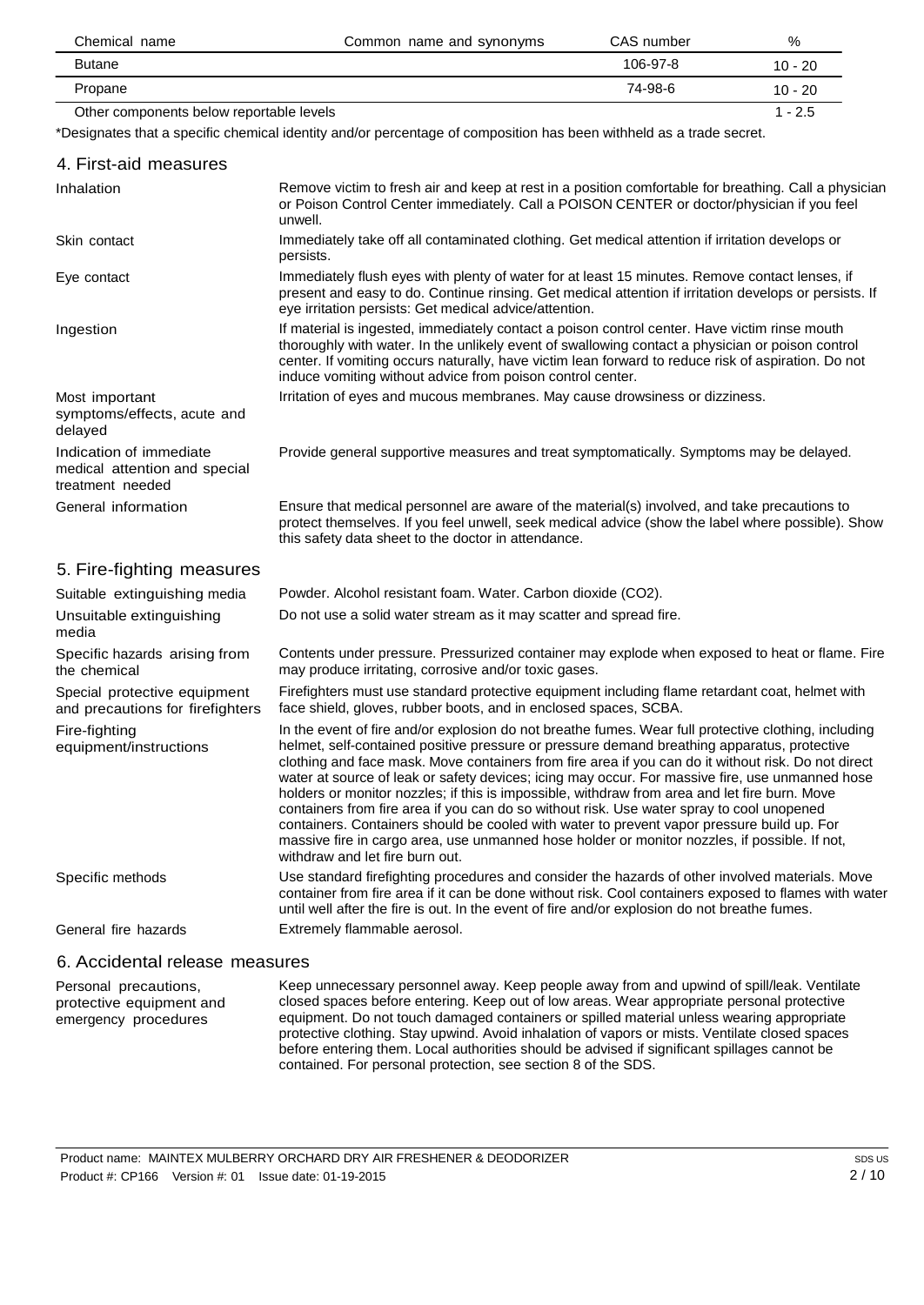| Methods and materials for<br>containment and cleaning up        | Refer to attached safety data sheets and/or instructions for use. Eliminate all ignition sources (no<br>smoking, flares, sparks, or flames in immediate area). Prevent entry into waterways, sewers,<br>basements or confined areas. Keep combustibles (wood, paper, oil, etc.) away from spilled<br>material. Many gases are heavier than air and will spread along ground and collect in low or<br>confined areas (sewers, basements, tanks). Keep out of low areas. Stop leak if you can do so<br>without risk. Move the cylinder to a safe and open area if the leak is irreparable. If possible, turn<br>leaking containers so that gas escapes rather than liguid. Isolate area until gas has dispersed.<br>Collect spillage. Clean contaminated surface thoroughly. Prevent entry into waterways, sewer,<br>basements or confined areas. Following product recovery, flush area with water. This material and<br>its container must be disposed of as hazardous waste. For waste disposal, see section 13 of the<br>SDS. |
|-----------------------------------------------------------------|---------------------------------------------------------------------------------------------------------------------------------------------------------------------------------------------------------------------------------------------------------------------------------------------------------------------------------------------------------------------------------------------------------------------------------------------------------------------------------------------------------------------------------------------------------------------------------------------------------------------------------------------------------------------------------------------------------------------------------------------------------------------------------------------------------------------------------------------------------------------------------------------------------------------------------------------------------------------------------------------------------------------------------|
| Environmental precautions                                       | Avoid release to the environment. Contact local authorities in case of spillage to drain/aquatic<br>environment. Prevent further leakage or spillage if safe to do so. Do not contaminate water. Avoid<br>discharge into drains, water courses or onto the ground.                                                                                                                                                                                                                                                                                                                                                                                                                                                                                                                                                                                                                                                                                                                                                              |
| 7. Handling and storage                                         |                                                                                                                                                                                                                                                                                                                                                                                                                                                                                                                                                                                                                                                                                                                                                                                                                                                                                                                                                                                                                                 |
| Precautions for safe handling                                   | Do not handle or store near an open flame, heat or other sources of ignition. Pressurized<br>container: Do not pierce or burn, even after use. Do not use if spray button is missing or defective.<br>Do not spray on a naked flame or any other incandescent material. Do not smoke while using or<br>until sprayed surface is thoroughly dry. Do not cut, weld, solder, drill, grind, or expose containers to<br>heat, flame, sparks, or other sources of ignition. All equipment used when handling the product<br>must be grounded. Do not re-use empty containers. Use only with adequate ventilation. Do not<br>breathe dust/fume/gas/mist/vapors/spray. Avoid contact with eyes. Avoid prolonged exposure.<br>Wear self-contained breathing apparatus and protective suit. Observe good industrial hygiene<br>practices. Wash hands thoroughly after handling. Avoid release to the environment. Do not empty<br>into drains.                                                                                            |
| Conditions for safe storage,<br>including any incompatibilities | Store locked up. Keep away from heat, sparks, and flame. Pressurized container. Protect from<br>sunlight and do not expose to temperatures exceeding 50°C/122 °F. The pressure in sealed<br>containers can increase under the influence of heat. Do not puncture, incinerate or crush. Do not<br>handle or store near an open flame, heat or other sources of ignition. Keep in a well-ventilated<br>place. This material can accumulate static charge which may cause spark and become an ignition<br>source. Keep the container dry. Keep this material away from food, drink and animal feed.<br>Refrigeration recommended. Keep in an area equipped with sprinklers. Store away from<br>incompatible materials (see Section 10 of the SDS). Level 3 Aerosol.                                                                                                                                                                                                                                                                |

# 8. Exposure controls/personal protection

#### Occupational exposure limits

US. OSHA Table Z-1 Limits for Air Contaminants (29 CFR 1910.1000)

| Components                                  | <b>Type</b>                                               |             |          | Value         |  |
|---------------------------------------------|-----------------------------------------------------------|-------------|----------|---------------|--|
| Acetone (CAS 67-64-1)                       | <b>PEL</b>                                                |             |          | 2400 mg/m3    |  |
|                                             |                                                           |             |          | 1000 ppm      |  |
| Propane (CAS 74-98-6)                       | PEL                                                       |             |          | 1800 mg/m3    |  |
|                                             |                                                           |             |          | 1000 ppm      |  |
| US. ACGIH Threshold Limit Values            |                                                           |             |          |               |  |
| Components                                  | Type                                                      |             |          | Value         |  |
| Acetone (CAS 67-64-1)                       | <b>STEL</b>                                               |             |          | 750 ppm       |  |
|                                             | TWA                                                       |             |          | 500 ppm       |  |
| Butane (CAS 106-97-8)                       | <b>STEL</b>                                               |             |          | 1000 ppm      |  |
| US. NIOSH: Pocket Guide to Chemical Hazards |                                                           |             |          |               |  |
| Components                                  | Type                                                      |             |          | Value         |  |
| Acetone (CAS 67-64-1)                       | <b>TWA</b>                                                |             |          | 590 mg/m3     |  |
|                                             |                                                           |             |          | 250 ppm       |  |
| Butane (CAS 106-97-8)                       | <b>TWA</b>                                                |             |          | 1900 mg/m3    |  |
|                                             |                                                           |             |          | 800 ppm       |  |
| Propane (CAS 74-98-6)                       | <b>TWA</b>                                                |             |          | 1800 mg/m3    |  |
|                                             |                                                           |             |          | 1000 ppm      |  |
| Biological limit values                     |                                                           |             |          |               |  |
| <b>ACGIH Biological Exposure Indices</b>    |                                                           |             |          |               |  |
| Components                                  | Value                                                     | Determinant | Specimen | Sampling Time |  |
| Acetone (CAS 67-64-1)                       | 50 mg/l                                                   | Acetone     | Urine    | $\star$       |  |
|                                             | * - For sampling details, please see the source document. |             |          |               |  |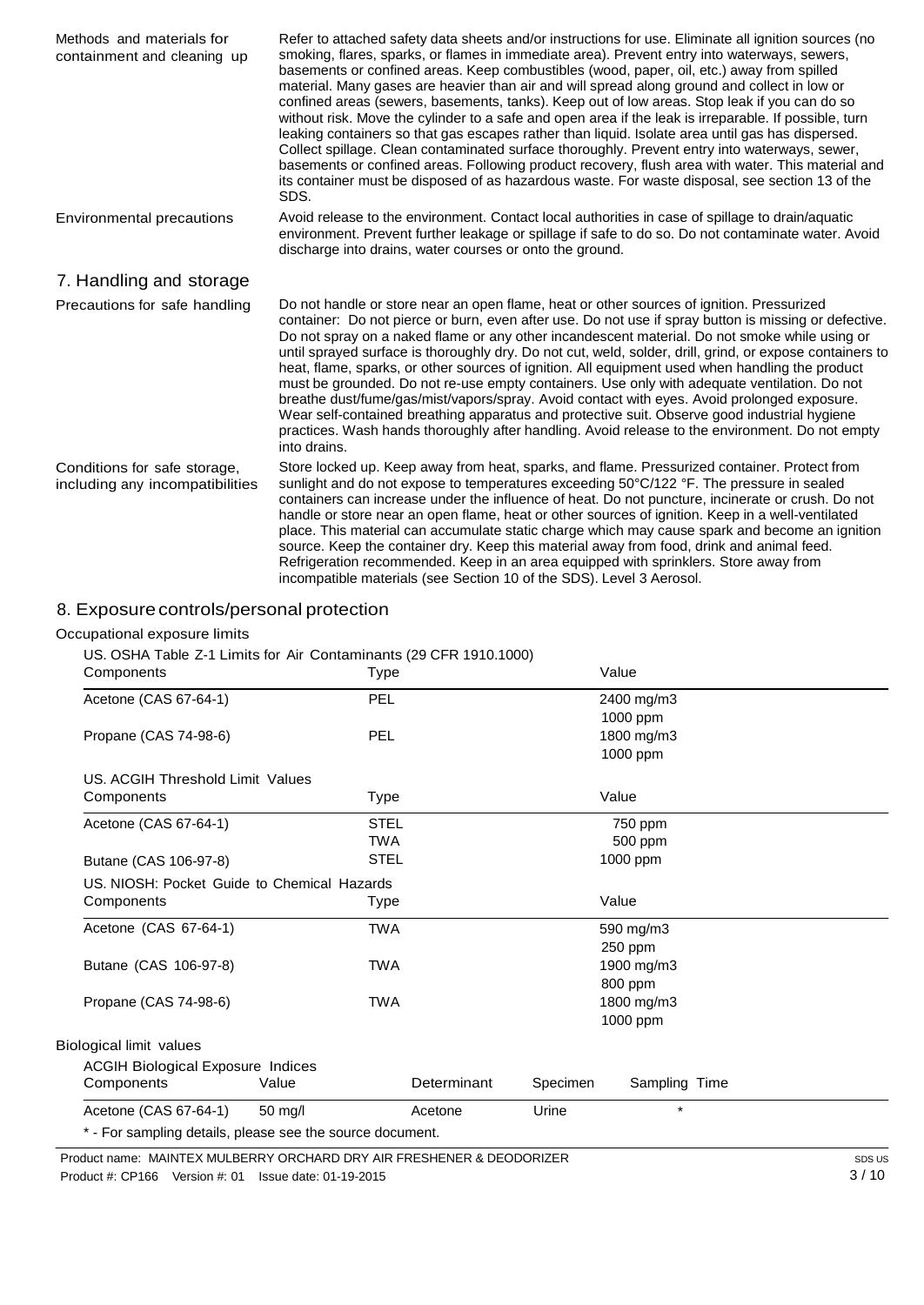| Exposure guidelines                 | No Exposure standards allocated.                                                                                                                                                                                                                                                                                                                                                                                                   |  |  |
|-------------------------------------|------------------------------------------------------------------------------------------------------------------------------------------------------------------------------------------------------------------------------------------------------------------------------------------------------------------------------------------------------------------------------------------------------------------------------------|--|--|
| Appropriate engineering<br>controls | Good general ventilation (typically 10 air changes per hour) should be used. Ventilation rates<br>should be matched to conditions. If applicable, use process enclosures, local exhaust ventilation,<br>or other engineering controls to maintain airborne levels below recommended exposure limits. If<br>exposure limits have not been established, maintain airborne levels to an acceptable level. Provide<br>eyewash station. |  |  |
|                                     | Individual protection measures, such as personal protective equipment                                                                                                                                                                                                                                                                                                                                                              |  |  |
| Eye/face protection                 | Wear eye/face protection. Wear safety glasses with side shields (or goggles).                                                                                                                                                                                                                                                                                                                                                      |  |  |
| Hand protection                     | Wear protective gloves.                                                                                                                                                                                                                                                                                                                                                                                                            |  |  |
| Skin protection                     |                                                                                                                                                                                                                                                                                                                                                                                                                                    |  |  |
| Other                               | Do not get this material in contact with skin. Wear appropriate chemical resistant gloves. Wear<br>appropriate chemical resistant clothing.                                                                                                                                                                                                                                                                                        |  |  |
| Respiratory protection              | If permissible levels are exceeded use NIOSH mechanical filter / organic vapor cartridge or an<br>air-supplied respirator. Use a positive-pressure air-supplied respirator if there is any potential for<br>an uncontrolled release, exposure levels are not known, or any other circumstances where<br>air-purifying respirators may not provide adequate protection.                                                             |  |  |
| Thermal hazards                     | Wear appropriate thermal protective clothing, when necessary.                                                                                                                                                                                                                                                                                                                                                                      |  |  |
| General hygiene<br>considerations   | Do not get this material in contact with eyes. When using, do not eat, drink or smoke. Do not get<br>this material in contact with skin. Always observe good personal hygiene measures, such as<br>washing after handling the material and before eating, drinking, and/or smoking. Routinely wash<br>work clothing and protective equipment to remove contaminants.                                                               |  |  |

#### 9. Physical and chemical properties

| Appearance                                   |                                |  |
|----------------------------------------------|--------------------------------|--|
| Physical state                               | Gas. Form                      |  |
|                                              | Aerosol. Color                 |  |
|                                              | Not available.                 |  |
| Odor                                         | Not available.                 |  |
| Odor threshold                               | Not available.                 |  |
| рH                                           | Not available.                 |  |
| Melting point/freezing point                 | Not available.                 |  |
| Initial boiling point and boiling<br>range   | 132.89 °F (56.05 °C) estimated |  |
| Flash point                                  | -156.0 propellant estimated    |  |
| Evaporation rate                             | Not available.                 |  |
| Flammability (solid, gas)                    | Not available.                 |  |
| Upper/lower flammability or explosive limits |                                |  |
| Flammability limit - lower<br>(%)            | 1.9 % estimated                |  |
| Flammability limit - upper<br>(%)            | 9.5 % estimated                |  |
| Explosive limit - lower (%)                  | Not available.                 |  |
| Explosive limit - upper (%)                  | Not available.                 |  |
| Vapor pressure                               | 332.71 psig @70F estimated     |  |
| Vapor density                                | Not available.                 |  |
| Relative density                             | Not available.                 |  |
| Solubility(ies)                              |                                |  |
| Solubility (water)                           | Not available.                 |  |
| Partition coefficient<br>(n-octanol/water)   | Not available.                 |  |
| Auto-ignition temperature                    | Not available.                 |  |
| Decomposition temperature                    | Not available.                 |  |
| Viscosity                                    | Not available.                 |  |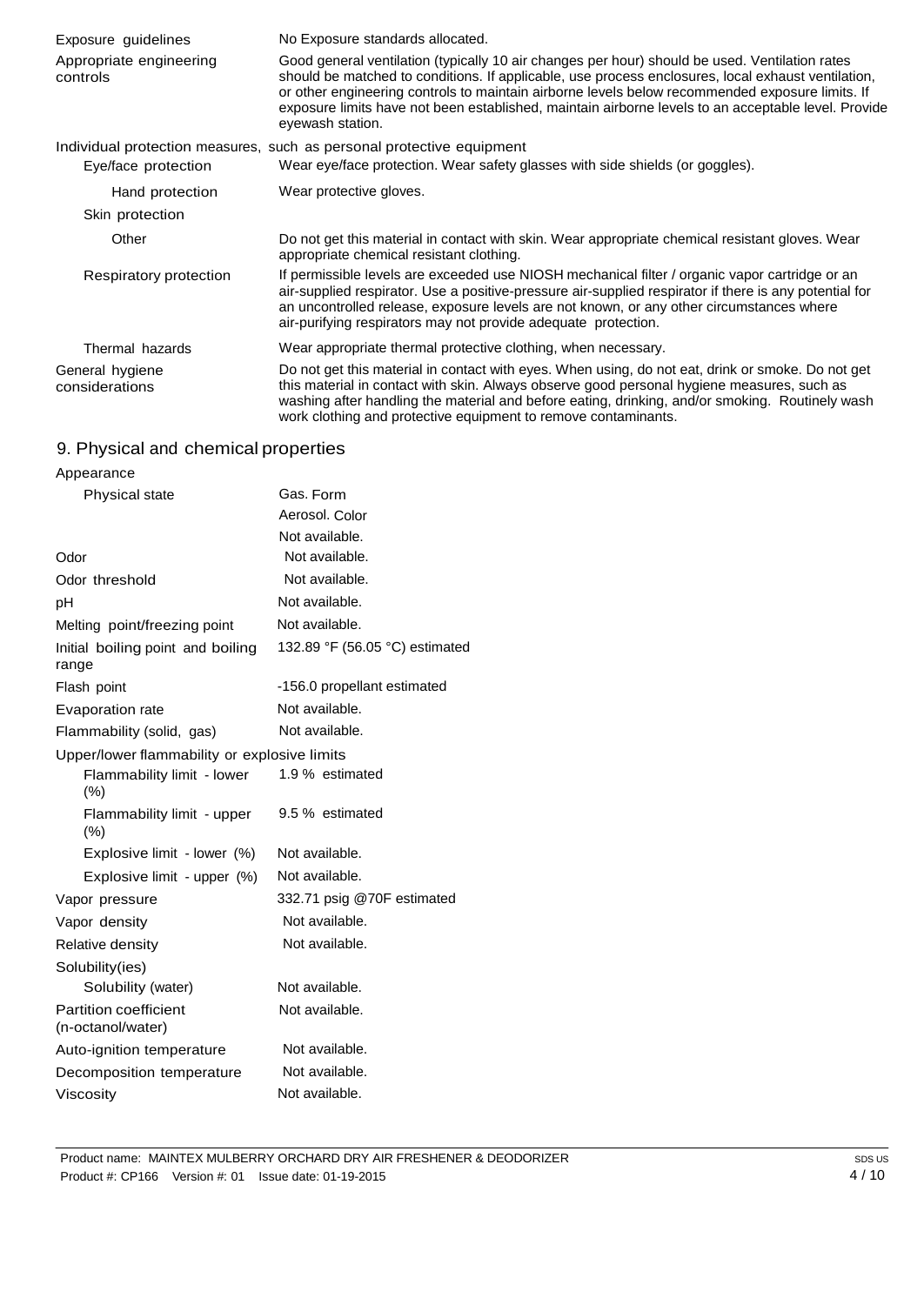Other information Specific gravity 0.176 estimated

#### 10. Stability and reactivity

| Reactivity                            | The product is stable and non-reactive under normal conditions of use, storage and transport. |
|---------------------------------------|-----------------------------------------------------------------------------------------------|
| Chemical stability                    | Risk of explosion. Risk of ignition.                                                          |
| Possibility of hazardous<br>reactions | Hazardous polymerization does not occur.                                                      |
| Conditions to avoid                   | Heat, flames and sparks. Avoid temperatures exceeding the flash point.                        |
| Incompatible materials                | Strong oxidizing agents. Acids. Fluorine. Chlorine. Nitrates.                                 |
| Hazardous decomposition<br>products   | No hazardous decomposition products are known.                                                |

# 11. Toxicological information

Information on likely routes of exposure

| Ingestion                                                                          | Expected to be a low ingestion hazard.                                               |
|------------------------------------------------------------------------------------|--------------------------------------------------------------------------------------|
| Inhalation                                                                         | Prolonged inhalation may be harmful. Narcotic effects.                               |
| Skin contact                                                                       | Not available.                                                                       |
| Eye contact                                                                        | Causes serious eye irritation.                                                       |
| Symptoms related to the<br>physical, chemical and<br>toxicological characteristics | Symptoms of overexposure may be headache, dizziness, tiredness, nausea and vomiting. |

Information on toxicological effects

| Acute toxicity        | Acute LD50: 29401 mg/kg, Rat, Dermal<br>Narcotic effects. |                        |
|-----------------------|-----------------------------------------------------------|------------------------|
| Product               | Species                                                   | <b>Test Results</b>    |
|                       | 10 OZ MULBERRY BREEZE LB 12PK (CAS Mixture)               |                        |
| Acute                 |                                                           |                        |
| Dermal                |                                                           |                        |
| LD50                  | Rat                                                       | 29401 mg/kg            |
| Inhalation            |                                                           |                        |
| <b>LC50</b>           | Rat                                                       | 106 mg/l/4h            |
| Oral                  |                                                           |                        |
| LD50                  | Rat                                                       |                        |
| Components            | Species                                                   | <b>Test Results</b>    |
| Acetone (CAS 67-64-1) |                                                           |                        |
| Acute                 |                                                           |                        |
| Dermal                |                                                           |                        |
| LD50                  | Guinea pig                                                | > 7426 mg/kg, 24 Hours |
|                       |                                                           | > 9.4 ml/kg, 24 Hours  |
|                       | Rabbit                                                    | > 7426 mg/kg, 24 Hours |
|                       |                                                           | > 9.4 ml/kg, 24 Hours  |
| Inhalation            |                                                           |                        |
| <b>LC50</b>           | Rat                                                       | 55700 ppm, 3 Hours     |
|                       |                                                           | 132 mg/l, 3 Hours      |
|                       |                                                           | 50.1 mg/l              |
| Oral                  |                                                           |                        |
| LD50                  | Rat                                                       | 5800 mg/kg             |
|                       |                                                           | $2.2$ ml/kg            |
|                       |                                                           |                        |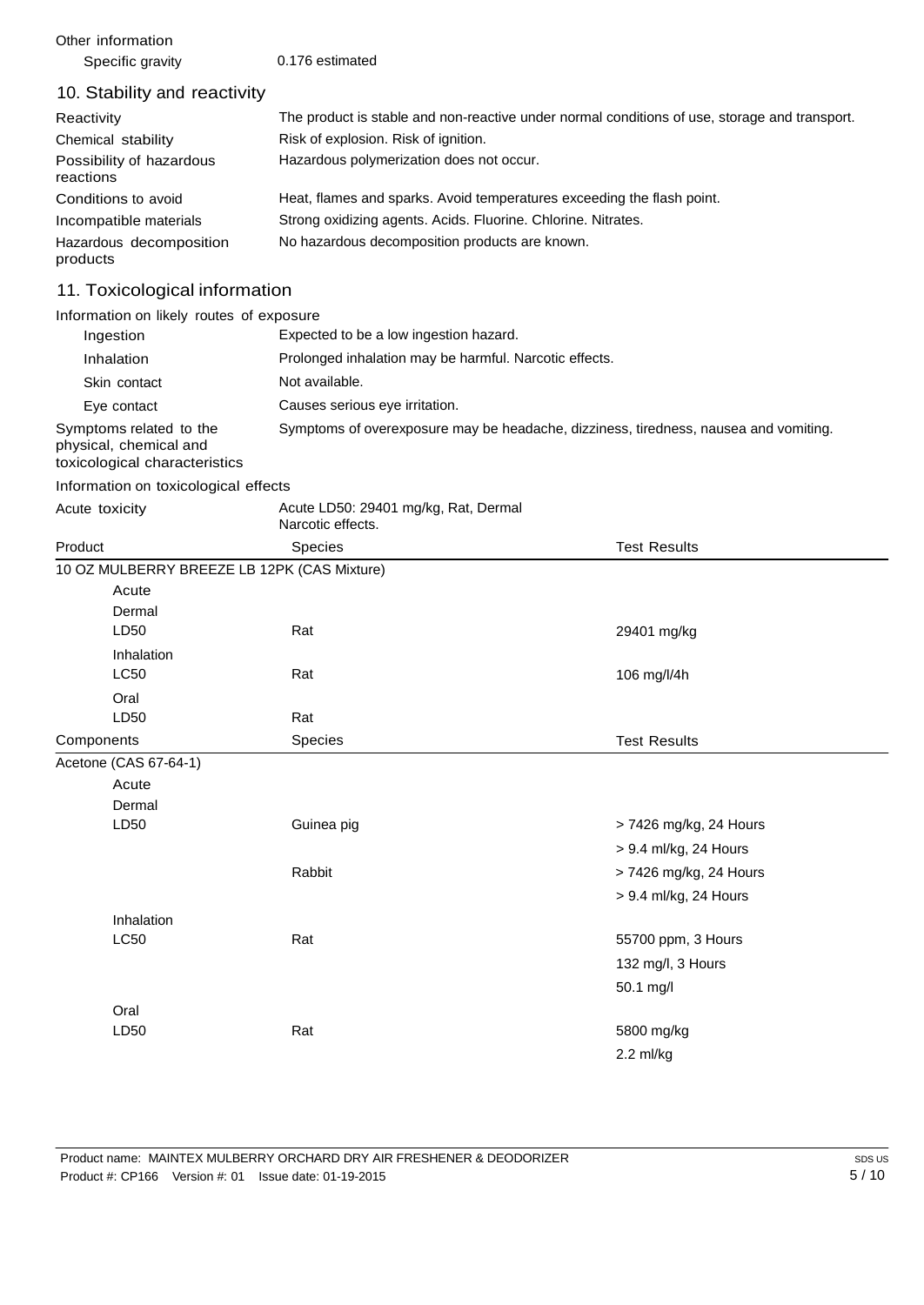| Components                                             | Species                                                                                                                            |                                                                              | <b>Test Results</b>                                                                               |  |
|--------------------------------------------------------|------------------------------------------------------------------------------------------------------------------------------------|------------------------------------------------------------------------------|---------------------------------------------------------------------------------------------------|--|
| Butane (CAS 106-97-8)                                  |                                                                                                                                    |                                                                              |                                                                                                   |  |
| Acute                                                  |                                                                                                                                    |                                                                              |                                                                                                   |  |
| Inhalation                                             |                                                                                                                                    |                                                                              |                                                                                                   |  |
| <b>LC50</b>                                            | Mouse                                                                                                                              |                                                                              | 1237 mg/l, 120 Minutes                                                                            |  |
|                                                        |                                                                                                                                    |                                                                              | 52 %, 120 Minutes                                                                                 |  |
|                                                        | Rat                                                                                                                                |                                                                              | 1355 mg/l                                                                                         |  |
| Propane (CAS 74-98-6)                                  |                                                                                                                                    |                                                                              |                                                                                                   |  |
| Acute                                                  |                                                                                                                                    |                                                                              |                                                                                                   |  |
| Inhalation                                             |                                                                                                                                    |                                                                              |                                                                                                   |  |
| <b>LC50</b>                                            | Mouse                                                                                                                              |                                                                              | 1237 mg/l, 120 Minutes                                                                            |  |
|                                                        |                                                                                                                                    |                                                                              | 52 %, 120 Minutes                                                                                 |  |
|                                                        | Rat                                                                                                                                |                                                                              | 1355 mg/l                                                                                         |  |
|                                                        |                                                                                                                                    |                                                                              | 658 mg/l/4h                                                                                       |  |
|                                                        |                                                                                                                                    | * Estimates for product may be based on additional component data not shown. |                                                                                                   |  |
| Skin corrosion/irritation                              |                                                                                                                                    | Not expected to be hazardous by OSHA criteria. Not applicable.               |                                                                                                   |  |
| Serious eye damage/eye<br>irritation                   |                                                                                                                                    | Causes serious eye irritation.                                               |                                                                                                   |  |
| Respiratory or skin sensitization                      |                                                                                                                                    |                                                                              |                                                                                                   |  |
| Respiratory sensitization                              | Not available.                                                                                                                     |                                                                              |                                                                                                   |  |
| Skin sensitization                                     |                                                                                                                                    | This product is not expected to cause skin sensitization.                    |                                                                                                   |  |
| Germ cell mutagenicity                                 |                                                                                                                                    |                                                                              | Not expected to be hazardous by OSHA criteria. Not expected to be hazardous by WHMIS criteria.    |  |
| Carcinogenicity                                        | Not expected to be hazardous by WHMIS criteria. This product is not considered to be a<br>carcinogen by IARC, ACGIH, NTP, or OSHA. |                                                                              |                                                                                                   |  |
| Not listed.                                            | OSHA Specifically Regulated Substances (29 CFR 1910.1001-1050)                                                                     |                                                                              |                                                                                                   |  |
| Reproductive toxicity                                  | Not expected to be hazardous by OSHA criteria.                                                                                     |                                                                              |                                                                                                   |  |
| Specific target organ toxicity -<br>single exposure    | Narcotic effects.                                                                                                                  |                                                                              |                                                                                                   |  |
| Specific target organ toxicity -<br>repeated exposure  | Not classified.                                                                                                                    |                                                                              |                                                                                                   |  |
|                                                        |                                                                                                                                    | Not likely, due to the form of the product.                                  |                                                                                                   |  |
| Aspiration hazard<br>Chronic effects                   |                                                                                                                                    |                                                                              | Prolonged inhalation may be harmful. Prolonged or repeated exposure may cause lung injury.        |  |
|                                                        |                                                                                                                                    |                                                                              |                                                                                                   |  |
| 12. Ecological information                             |                                                                                                                                    |                                                                              |                                                                                                   |  |
| Ecotoxicity                                            |                                                                                                                                    | LC50: 8121 mg/L, Fish, 96.00 Hours<br>EC50: 19781 mg/L, Daphnia, 48.00 Hours | Harmful to aquatic life with long lasting effects. Accumulation in aquatic organisms is expected. |  |
| Product                                                |                                                                                                                                    | Species                                                                      | <b>Test Results</b>                                                                               |  |
| 10 OZ MULBERRY BREEZE LB 12PK (CAS Mixture)<br>Aquatic |                                                                                                                                    |                                                                              |                                                                                                   |  |
| Crustacea                                              | <b>EC50</b>                                                                                                                        | Daphnia                                                                      | 19781 mg/L, 48 Hours                                                                              |  |
| Fish                                                   | <b>LC50</b>                                                                                                                        | Fish                                                                         | 8121 mg/L, 96 Hours                                                                               |  |
| Components                                             |                                                                                                                                    | <b>Species</b>                                                               | <b>Test Results</b>                                                                               |  |
| Acetone (CAS 67-64-1)                                  |                                                                                                                                    |                                                                              |                                                                                                   |  |
| Aquatic                                                |                                                                                                                                    |                                                                              |                                                                                                   |  |
| Crustacea                                              | EC50                                                                                                                               | Water flea (Daphnia magna)                                                   | 21.6 - 23.9 mg/l, 48 hours                                                                        |  |
| Fish                                                   | LC50                                                                                                                               | Rainbow trout, donaldson trout<br>(Oncorhynchus mykiss)                      | 4740 - 6330 mg/l, 96 hours                                                                        |  |
|                                                        |                                                                                                                                    | * Estimates for product may be based on additional component data not shown. |                                                                                                   |  |

Persistence and degradability No data is available on the degradability of this product.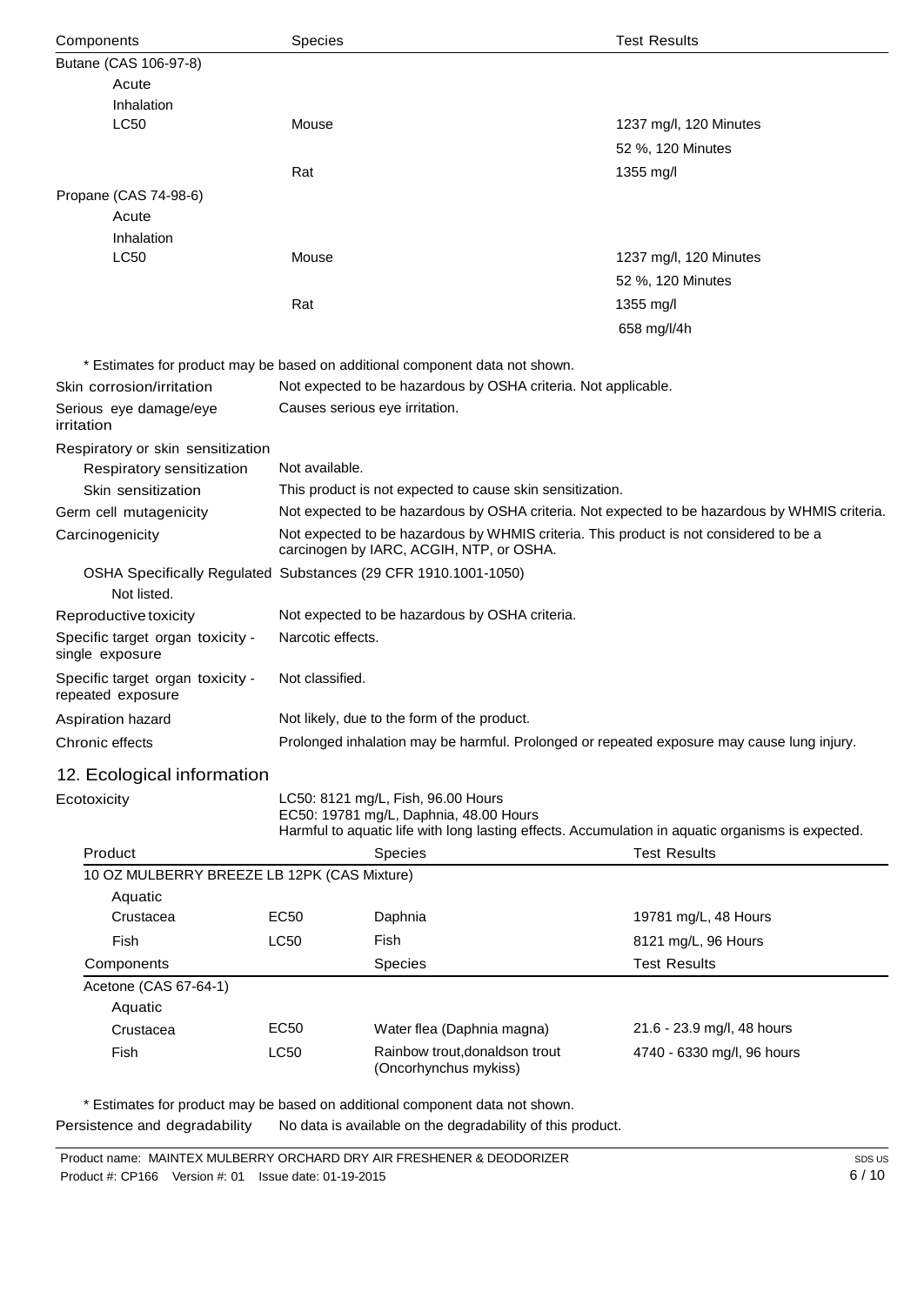| Bioaccumulative potential                         | No data available.                                                                                                                                                                         |  |
|---------------------------------------------------|--------------------------------------------------------------------------------------------------------------------------------------------------------------------------------------------|--|
| Partition coefficient n-octanol / water (log Kow) |                                                                                                                                                                                            |  |
| Acetone                                           | $-0.24$                                                                                                                                                                                    |  |
| <b>Butane</b>                                     | 2.89                                                                                                                                                                                       |  |
| Propane                                           | 2.36                                                                                                                                                                                       |  |
| Mobility in soil                                  | No data available.                                                                                                                                                                         |  |
| Other adverse effects                             | No other adverse environmental effects (e.g. ozone depletion, photochemical ozone creation<br>potential, endocrine disruption, global warming potential) are expected from this component. |  |

# 13. Disposal considerations

| Disposal instructions                     | Collect and reclaim or dispose in sealed containers at licensed waste disposal site. Contents<br>under pressure. Dispose of this material and its container at hazardous or special waste collection<br>point. Do not puncture, incinerate or crush. This material and its container must be disposed of as<br>hazardous waste. Do not allow this material to drain into sewers/water supplies. Do not<br>contaminate ponds, waterways or ditches with chemical or used container. Dispose of<br>contents/container in accordance with local/regional/national/international regulations. |
|-------------------------------------------|-------------------------------------------------------------------------------------------------------------------------------------------------------------------------------------------------------------------------------------------------------------------------------------------------------------------------------------------------------------------------------------------------------------------------------------------------------------------------------------------------------------------------------------------------------------------------------------------|
| Local disposal regulations                | Dispose in accordance with all applicable regulations.                                                                                                                                                                                                                                                                                                                                                                                                                                                                                                                                    |
| Hazardous waste code                      | D018: Waste Benzene<br>The waste code should be assigned in discussion between the user, the producer and the waste<br>disposal company.                                                                                                                                                                                                                                                                                                                                                                                                                                                  |
| US RCRA Hazardous Waste U List: Reference |                                                                                                                                                                                                                                                                                                                                                                                                                                                                                                                                                                                           |
| Acetone (CAS 67-64-1)                     | U002                                                                                                                                                                                                                                                                                                                                                                                                                                                                                                                                                                                      |
| Waste from residues / unused<br>products  | Dispose of in accordance with local regulations. Empty containers or liners may retain some<br>product residues. This material and its container must be disposed of in a safe manner (see:<br>Disposal instructions).                                                                                                                                                                                                                                                                                                                                                                    |
| Contaminated packaging                    | Empty containers should be taken to an approved waste handling site for recycling or disposal.<br>Since emptied containers may retain product residue, follow label warnings even after container is<br>emptied. Do not re-use empty containers.                                                                                                                                                                                                                                                                                                                                          |

# 14. Transport information

| DOT  |                                                                                                                                                                                                                                                                                                                                                                              |                                                                                                                                                    |  |
|------|------------------------------------------------------------------------------------------------------------------------------------------------------------------------------------------------------------------------------------------------------------------------------------------------------------------------------------------------------------------------------|----------------------------------------------------------------------------------------------------------------------------------------------------|--|
|      | UN number                                                                                                                                                                                                                                                                                                                                                                    | UN1950                                                                                                                                             |  |
|      | UN proper shipping name                                                                                                                                                                                                                                                                                                                                                      | Aerosols, flammable                                                                                                                                |  |
|      | Transport hazard class(es)                                                                                                                                                                                                                                                                                                                                                   |                                                                                                                                                    |  |
|      | Class                                                                                                                                                                                                                                                                                                                                                                        | 2.1                                                                                                                                                |  |
|      | Subsidiary risk                                                                                                                                                                                                                                                                                                                                                              | $\overline{\phantom{0}}$                                                                                                                           |  |
|      | Label(s)                                                                                                                                                                                                                                                                                                                                                                     | none                                                                                                                                               |  |
|      | Packing group                                                                                                                                                                                                                                                                                                                                                                | Not applicable.                                                                                                                                    |  |
|      | Special precautions for user                                                                                                                                                                                                                                                                                                                                                 | Read safety instructions, SDS and emergency procedures before handling. Read safety<br>instructions, SDS and emergency procedures before handling. |  |
|      | Special provisions                                                                                                                                                                                                                                                                                                                                                           | N <sub>82</sub>                                                                                                                                    |  |
|      | Packaging exceptions                                                                                                                                                                                                                                                                                                                                                         | 306                                                                                                                                                |  |
|      | Packaging non bulk                                                                                                                                                                                                                                                                                                                                                           | None                                                                                                                                               |  |
|      | Packaging bulk                                                                                                                                                                                                                                                                                                                                                               | None                                                                                                                                               |  |
|      | This product meets the exception requirements of section 173.306 as a limited quantity and may be shipped as a limited quantity.                                                                                                                                                                                                                                             |                                                                                                                                                    |  |
|      | Until 12/31/2020, the "Consumer Commodity - ORM-D" marking may still be used in place of the new limited quantity diamond<br>mark for packages of UN 1950 Aerosols. Limited quantities require the limited quantity diamond mark on cartons after 12/31/20<br>and may be used now in place of the "Consumer Commodity ORM-D" marking and both may be displayed concurrently. |                                                                                                                                                    |  |
| IATA |                                                                                                                                                                                                                                                                                                                                                                              |                                                                                                                                                    |  |
|      |                                                                                                                                                                                                                                                                                                                                                                              |                                                                                                                                                    |  |

| UN number                       | UN1950                                                                                                                                             |
|---------------------------------|----------------------------------------------------------------------------------------------------------------------------------------------------|
| UN proper shipping name         | Aerosols, flammable                                                                                                                                |
| Transport hazard class(es)      |                                                                                                                                                    |
| Class                           | 2.1                                                                                                                                                |
| Subsidiary risk                 | ۰                                                                                                                                                  |
| Label(s) Packing                | 2.1                                                                                                                                                |
| group Environmental             | Not applicable.                                                                                                                                    |
| hazards                         | Yes                                                                                                                                                |
| Special precautions for user    | Read safety instructions, SDS and emergency procedures before handling. Read safety<br>instructions, SDS and emergency procedures before handling. |
| Other information               |                                                                                                                                                    |
| Passenger and cargo<br>aircraft | Forbidden.                                                                                                                                         |
|                                 |                                                                                                                                                    |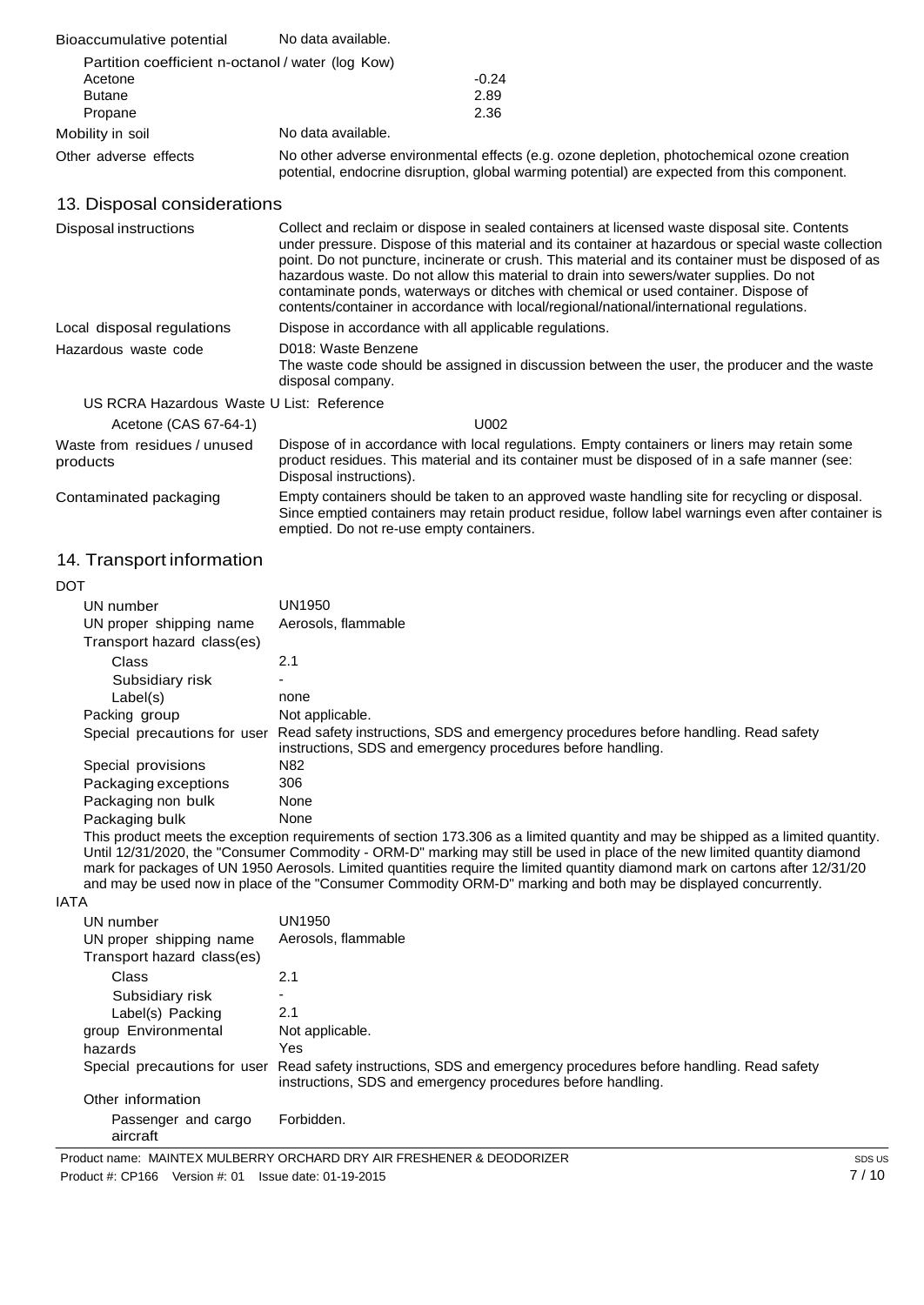| Cargo aircraft only                                   | Forbidden.                                                                                                                                         |
|-------------------------------------------------------|----------------------------------------------------------------------------------------------------------------------------------------------------|
| Packaging Exceptions                                  | LTD QTY                                                                                                                                            |
| <b>IMDG</b>                                           |                                                                                                                                                    |
| UN number                                             | UN1950                                                                                                                                             |
| UN proper shipping name<br>Transport hazard class(es) | AEROSOLS                                                                                                                                           |
| Class                                                 | 2.1                                                                                                                                                |
| Subsidiary risk                                       |                                                                                                                                                    |
| Label(s) Packing                                      | none                                                                                                                                               |
| group Environmental                                   | Not applicable.                                                                                                                                    |
| hazards                                               |                                                                                                                                                    |
| Marine pollutant                                      | Yes                                                                                                                                                |
| EmS                                                   | Not available.                                                                                                                                     |
| Special precautions for user                          | Read safety instructions, SDS and emergency procedures before handling. Read safety<br>instructions, SDS and emergency procedures before handling. |
| Packaging Exceptions                                  | LTD OTY                                                                                                                                            |
| Transport in bulk according to                        | Not applicable.                                                                                                                                    |

Transport in bulk according to Annex II of MARPOL 73/78 and the IBC Code DOT

# **FLAMM** 31 F IATA; IMDG



Marine pollutant



15. Regulatory information

US federal regulations This product is a "Hazardous Chemical" as defined by the OSHA Hazard Communication Standard, 29 CFR 1910.1200. All components are on the U.S. EPA TSCA Inventory List.

TSCA Section 12(b) Export Notification (40 CFR 707, Subpt. D) Not regulated.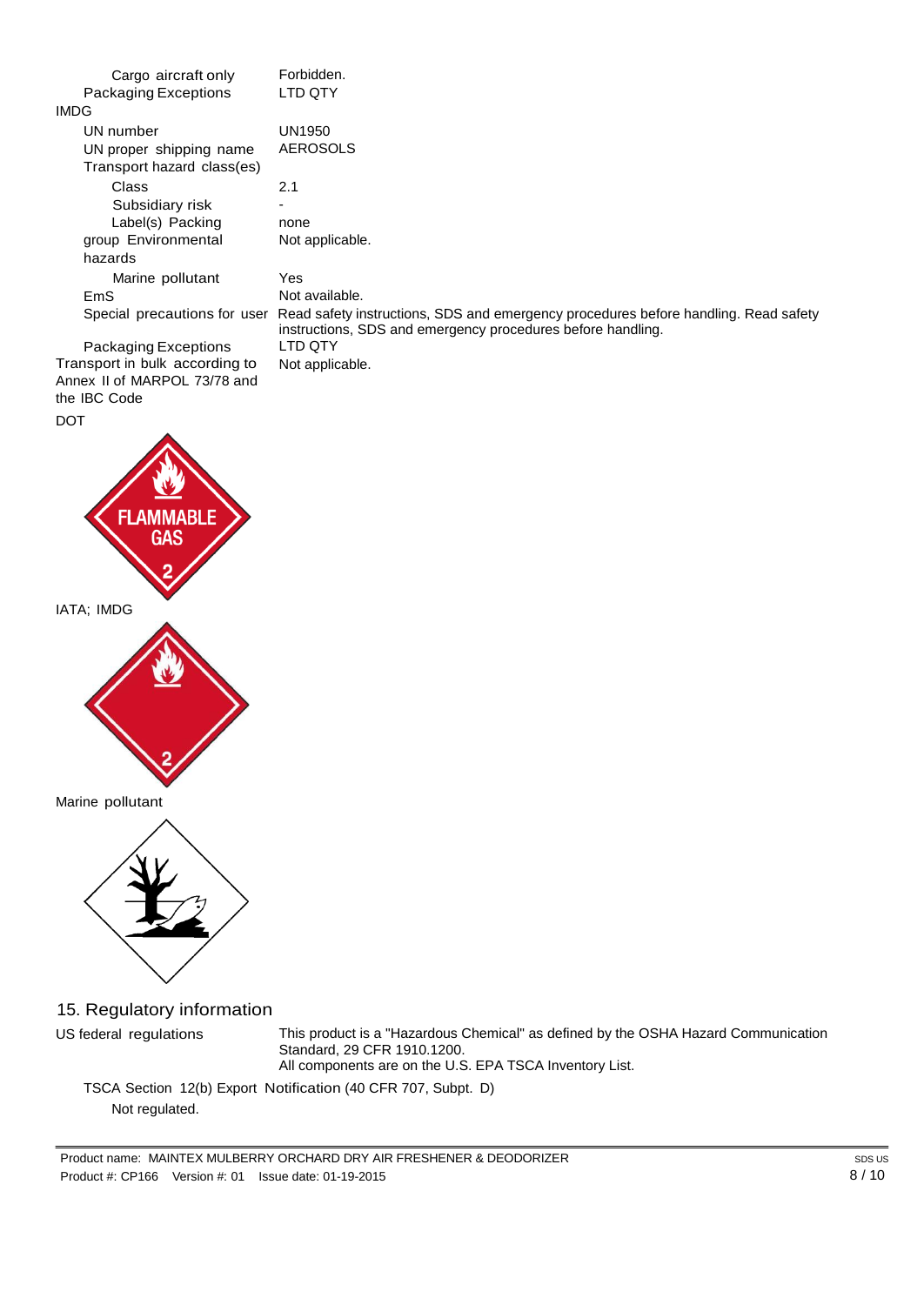| CERCLA Hazardous Substance List (40 CFR 302.4)                                                                                     |                                                                                                                      |                                                                                                                          |                               |
|------------------------------------------------------------------------------------------------------------------------------------|----------------------------------------------------------------------------------------------------------------------|--------------------------------------------------------------------------------------------------------------------------|-------------------------------|
| Acetone (CAS 67-64-1)                                                                                                              |                                                                                                                      | Listed.                                                                                                                  |                               |
| SARA 304 Emergency release notification                                                                                            |                                                                                                                      |                                                                                                                          |                               |
| Not regulated.<br>OSHA Specifically Regulated Substances (29 CFR 1910.1001-1050)<br>Not listed.                                    |                                                                                                                      |                                                                                                                          |                               |
| Superfund Amendments and Reauthorization Act of 1986 (SARA)<br>Hazard categories                                                   | Immediate Hazard - Yes<br>Delayed Hazard - No<br>Fire Hazard - Yes<br>Pressure Hazard - No<br>Reactivity Hazard - No |                                                                                                                          |                               |
| SARA 302 Extremely hazardous substance<br>Not listed.                                                                              |                                                                                                                      |                                                                                                                          |                               |
| SARA 311/312 Hazardous<br>chemical                                                                                                 | No                                                                                                                   |                                                                                                                          |                               |
| SARA 313 (TRI reporting)<br>Not regulated.                                                                                         |                                                                                                                      |                                                                                                                          |                               |
| Other federal regulations                                                                                                          |                                                                                                                      |                                                                                                                          |                               |
| Clean Air Act (CAA) Section 112 Hazardous Air Pollutants (HAPs) List                                                               |                                                                                                                      |                                                                                                                          |                               |
| Not regulated.<br>Clean Air Act (CAA) Section 112(r) Accidental Release Prevention (40 CFR 68.130)                                 |                                                                                                                      |                                                                                                                          |                               |
| Butane (CAS 106-97-8)<br>Propane (CAS 74-98-6)                                                                                     |                                                                                                                      |                                                                                                                          |                               |
| Safe Drinking Water Act<br>(SDWA)                                                                                                  | Not regulated.                                                                                                       |                                                                                                                          |                               |
| <b>Chemical Code Number</b>                                                                                                        |                                                                                                                      | Drug Enforcement Administration (DEA). List 2, Essential Chemicals (21 CFR 1310.02(b) and 1310.04(f)(2) and              |                               |
| Acetone (CAS 67-64-1)                                                                                                              |                                                                                                                      | 6532                                                                                                                     |                               |
|                                                                                                                                    |                                                                                                                      | Drug Enforcement Administration (DEA). List 1 & 2 Exempt Chemical Mixtures (21 CFR 1310.12(c))                           |                               |
| Acetone (CAS 67-64-1)<br>DEA Exempt Chemical Mixtures Code Number                                                                  |                                                                                                                      | 35 %WV                                                                                                                   |                               |
| Acetone (CAS 67-64-1)                                                                                                              |                                                                                                                      | 6532                                                                                                                     |                               |
| US state regulations                                                                                                               |                                                                                                                      |                                                                                                                          |                               |
| US. Massachusetts RTK - Substance List                                                                                             |                                                                                                                      |                                                                                                                          |                               |
| Acetone (CAS 67-64-1)<br>Butane (CAS 106-97-8)<br>Propane (CAS 74-98-6)<br>US. New Jersey Worker and Community Right-to-Know Act   |                                                                                                                      |                                                                                                                          |                               |
| Acetone (CAS 67-64-1)<br>Butane (CAS 106-97-8)<br>Propane (CAS 74-98-6)<br>US. Pennsylvania Worker and Community Right-to-Know Law |                                                                                                                      |                                                                                                                          |                               |
| Acetone (CAS 67-64-1)<br>Butane (CAS 106-97-8)<br>Propane (CAS 74-98-6)<br>US. Rhode Island RTK<br>Acetone (CAS 67-64-1)           |                                                                                                                      |                                                                                                                          |                               |
| Butane (CAS 106-97-8)<br>Propane (CAS 74-98-6)                                                                                     |                                                                                                                      |                                                                                                                          |                               |
| US. California Proposition 65                                                                                                      | any chemicals currently listed as carcinogens or reproductive toxins.                                                | California Safe Drinking Water and Toxic Enforcement Act of 1986 (Proposition 65): This material is not known to contain |                               |
| International Inventories                                                                                                          |                                                                                                                      |                                                                                                                          |                               |
| Country(s) or region<br>Australia                                                                                                  | Inventory name<br>Australian Inventory of Chemical Substances (AICS)                                                 |                                                                                                                          | On inventory (yes/no)*<br>No. |
| Canada                                                                                                                             | Domestic Substances List (DSL)                                                                                       |                                                                                                                          | Yes                           |